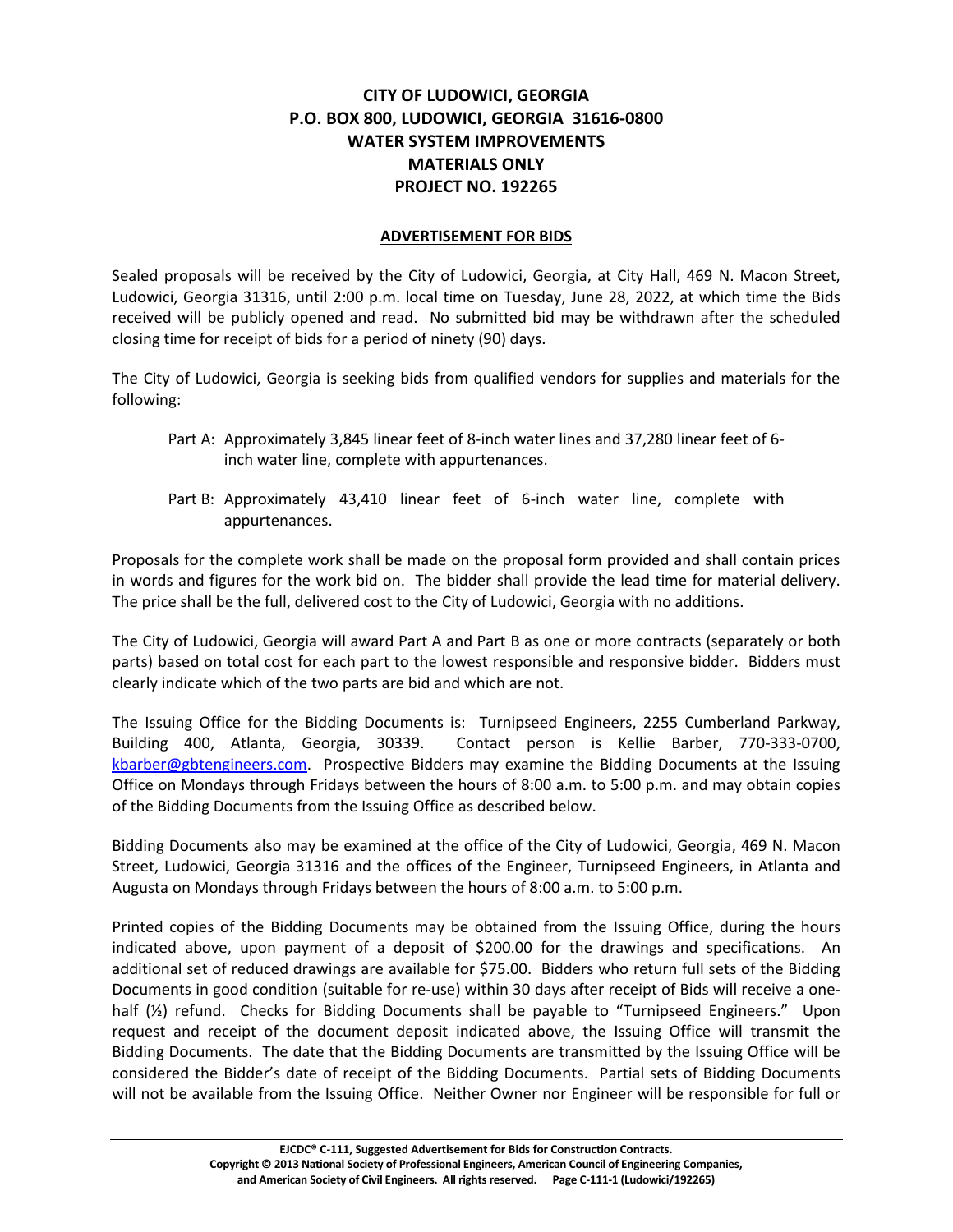partial sets of Bidding Documents, including Addenda if any, obtained from sources other than the Issuing Office.

Upon receipt of all documents in undamaged condition within thirty (30) days after the date of opening of bids, one-half of the deposit will be refunded. The difference between the deposit and the amount refunded represents the cost of reproduction. No refund will be made for documents received after thirty (30) days or in damaged condition.

A pre-bid conference will not be held.

Bid security shall be furnished in accordance with the Instructions to Bidders.

Bidders shall submit proof of qualifications to perform the Work as described in the Instructions to Bidders.

*The Owner reserves the right to reject any or all bids and to waive informalities.*

Section 746 of Title VII of the Consolidated Appropriations Act of 2017 (Division A – Agriculture, Rural Development, Food and Drug Administration and Related Agencies Appropriations Act, 2017) and subsequent statutes mandating domestic preference applies an American Iron and steel requirement to this project. All listed iron and steel products used in this project must be produced in the United States. The term "iron and steel products" means the following products made primarily of iron and steel: lined or unlined pipes and fittings, manhole covers and other municipal castings, hydrants, tanks, flanges, pipe clamps and restraints, valves, structural steel, reinforced precast concrete, and construction materials. The De Minimis and Minor Components Waivers apply to this contract.

| Owner: | City of Ludowici, Georgia |  |
|--------|---------------------------|--|
| Bv:    | \Jim Fuller, Jr.\         |  |
| Title: | Mayor                     |  |
| Date:  |                           |  |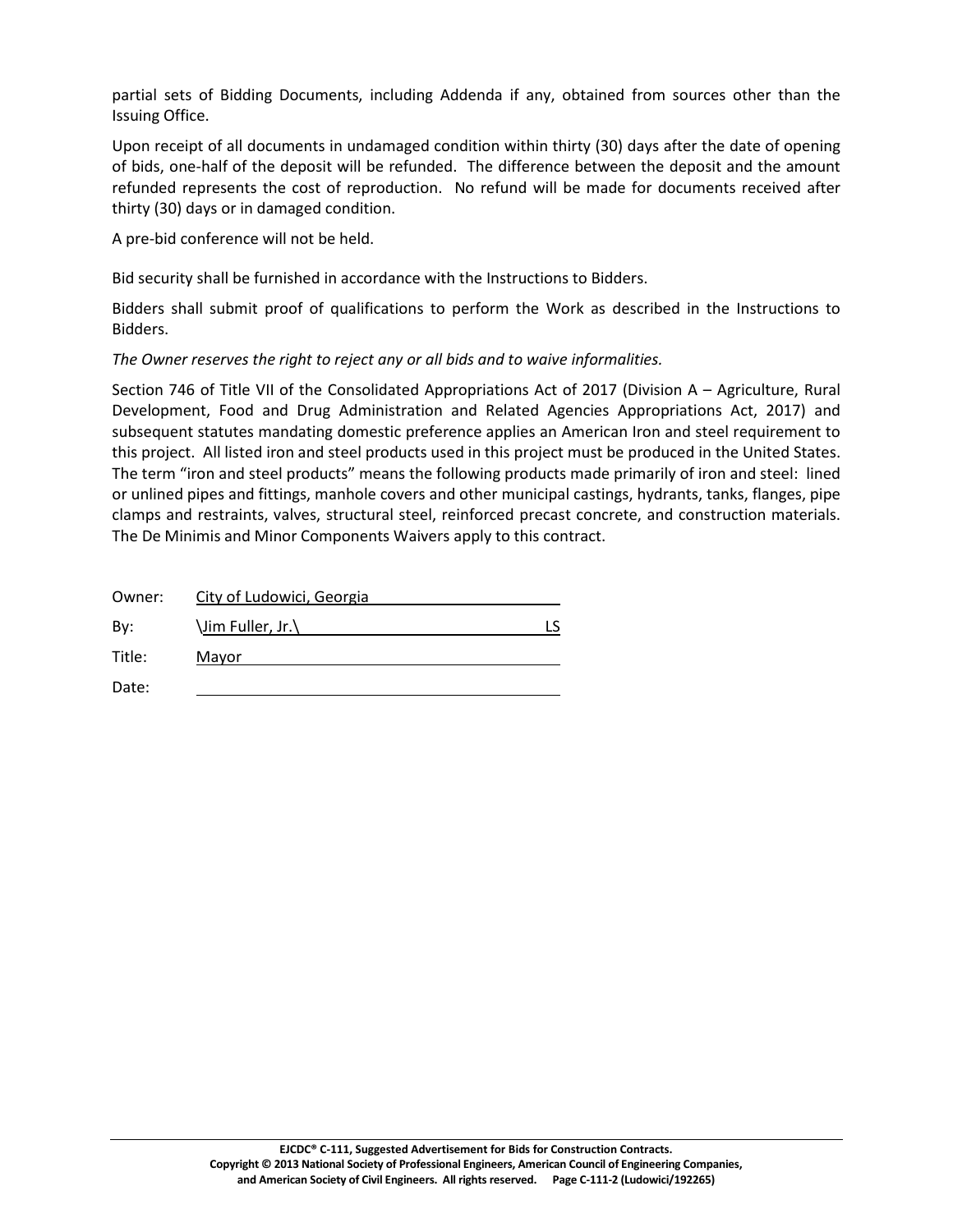## **CITY OF LUDOWICI, GEORGIA P.O. BOX 800, LUDOWICI, GEORGIA 31616-0800 WATER SYSTEM IMPROVEMENTS LABOR ONLY PROJECT NO. 192265**

## **ADVERTISEMENT FOR BIDS**

Sealed proposals for construction will be received by the City of Ludowici, Georgia , at City Hall, 469 N. Macon Street, Ludowici, Georgia 31316, until 2:30 p.m. local time on Tuesday, June 28, 2022 at which time the Bids received will be publicly opened and read. No submitted bid may be withdrawn after the scheduled closing time for receipt of bids for a period of ninety (90) days. Construction consists of:

- Part A: Installation of approximately 3,845 linear feet of 8-inch water lines and 37,280 linear feet of 6-inch water line, complete with appurtenances.
- Part B: Installation of approximately 43,410 linear feet of 6-inch water line, complete with appurtenances.

Time of construction is 365 consecutive calendar days for substantial completion and 400 consecutive calendar days for final completion for Part A and 365 consecutive calendar days for substantial completion and 400 consecutive calendar days for final completion for Part B.

The City of Ludowici, Georgia will award Part A and Part B as one or more contracts (separately or both parts) based on total cost for each part to the lowest responsible and responsive bidder. Bidders must clearly indicate which of the two parts are bid and which are not.

Proposals for the complete work in one or more general contract(s) shall be made on the proposal form provided and shall contain prices in words and figures for the work bid on.

All Bidders must have a State of Georgia Utility Contractors License and must employ a state "Utility Manager" certificate holder who will have oversight of all the work.

The Issuing Office for the Bidding Documents is: Turnipseed Engineers, 2255 Cumberland Parkway, Building 400, Atlanta, Georgia, 30339. Contact person is Kellie Barber, 770-333-0700, [kbarber@gbtengineers.com.](mailto:kbarber@gbtengineers.com) Prospective Bidders may examine the Bidding Documents at the Issuing Office on Mondays through Fridays between the hours of 8:00 a.m. to 5:00 p.m. and may obtain copies of the Bidding Documents from the Issuing Office as described below.

Bidding Documents also may be examined at the office of the City of Ludowici, Georgia, 469 N. Macon Street, Ludowici, Georgia 31316 and the offices of the Engineer, Turnipseed Engineers, in Atlanta and Augusta on Mondays through Fridays between the hours of 8:00 a.m. to 5:00 p.m.

Printed copies of the Bidding Documents may be obtained from the Issuing Office, during the hours indicated above, upon payment of a deposit of \$300.00 for the drawings and specifications. An additional set of reduced drawings are available for \$75.00. Bidders who return full sets of the Bidding Documents in good condition (suitable for re-use) within 30 days after receipt of Bids will receive a onehalf ( $\frac{1}{2}$ ) refund. Checks for Bidding Documents shall be payable to "Turnipseed Engineers." Upon request and receipt of the document deposit indicated above, the Issuing Office will transmit the Bidding Documents. The date that the Bidding Documents are transmitted by the Issuing Office will be considered the Bidder's date of receipt of the Bidding Documents. Partial sets of Bidding Documents